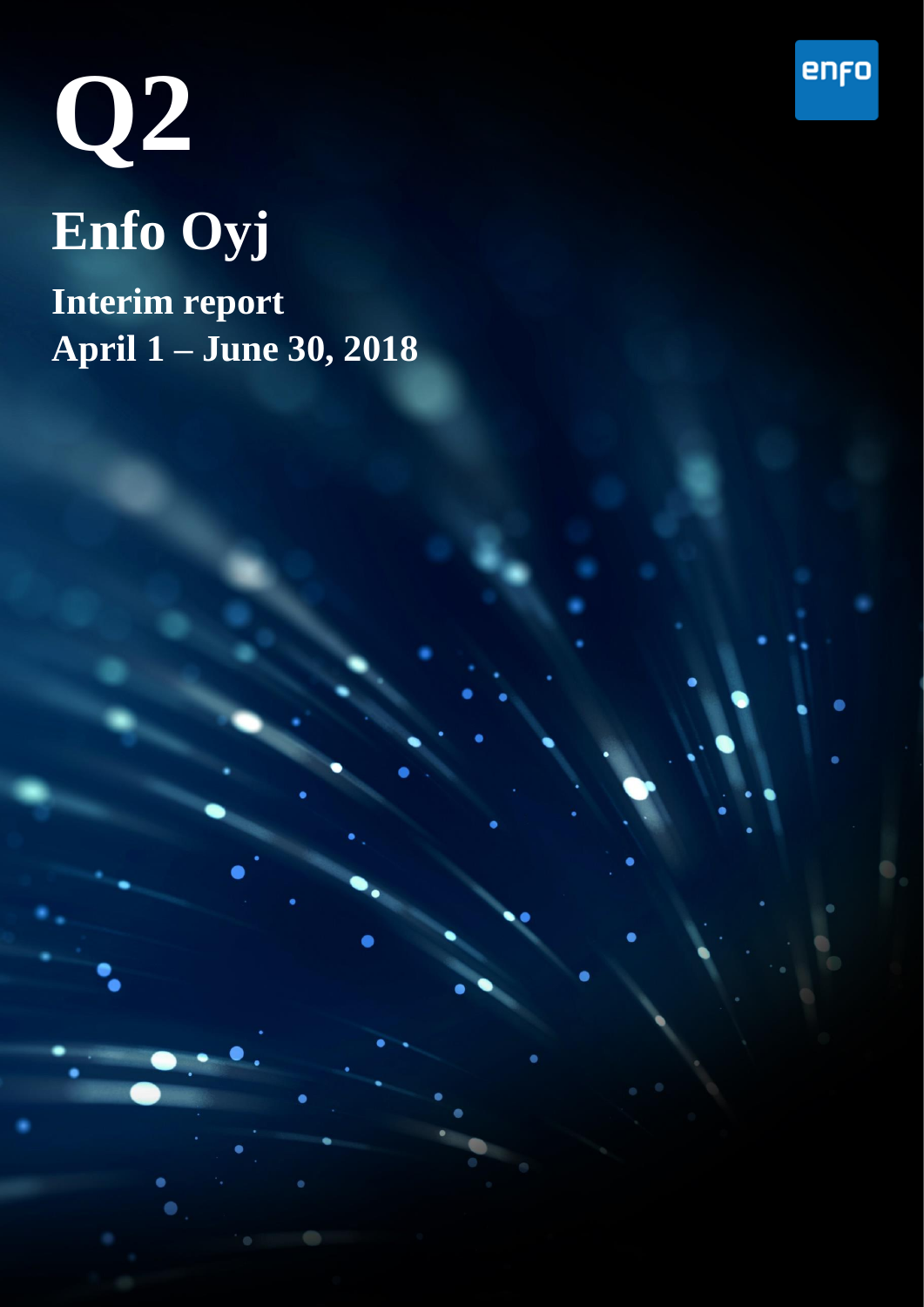# **ENFO GROUP'S INTERIM REPORT**

## **April 1 – June 30, 2018**

**Enfo H1: Sustainable business foundation in place – focus on culture, offering and operational efficiency**

### **Key points of the interim report**

- Turnover was EUR 32.7 (33.5) million in April–June and EUR 64.8 (67.1) million for the period January– June. Focus has been on profitability in H1 and will continue to be so throughout the year, however slight growth is expected in H2.
- The operating margin was EUR 1.0 (-0.1) million in April–June and EUR 2.1 (1.7) million since the start of the year. Operating profit (EBIT) for H1 was back in black with EBIT standing at EUR 0.0 (-1.5) million in April–June, on the same level as in the first quarter of the year 2018, after three negative quarters in 2017. The operating profit is expected to increase in H2.
- Profit for the review period was EUR -0.5 (-2.2) million in April–June and EUR -1.4 (-2.2) million for January–June (2017 figures not including divested business).
- Earnings per share were EUR -1.5 (-4.1) in April–June and EUR -3.8 (-5.1) in January–June (2017 figures not including divested business).
- Cash flow from operating activities totaled EUR 1.4 (1.5) million in April–June and EUR 1.6 (-1.0) million in January–June.
- At the end of June, Enfo Group employed a total of 875 (926) people.
- In the beginning of the year Enfo set common values and leadership principles to strengthen the unified culture. Enfo also set development practices for competence management, as well as competence acquisition and competence development. Focus in Q2 was on evolvement of the common offering and the shared Enfo story, released during the quarter. Enfo revised its management structure in end of August to support the story. The new structure will be implemented in Q3.

### **Outlook for 2018**

The Group's operating margin is expected to increase in 2018 compared to 2017. Improvement is based on the enhancement of competence acquisition and management, development of offering, deepening of customer relations, as well as operational efficiency.

#### **Risks and uncertainties**

Competition for experts is a major factor in terms of growth, and the main short-term risks are related to recruiting and retaining employees. Enfo's growth in the long-term will be impacted by markets' moves towards bringing together data assets, as well as the pace of the shift towards cloud.

#### **CEO's review**

Seppo Kuula, Enfo Group's CEO since the beginning of 2018, comments on the review period:

"During the first half of the year 2018, we developed our operations in line with our strategy. We began the year by setting our common values and developing processes to strengthen a unified culture and operational efficiency, and advanced in Q2 with definition of our marketplace, evolving our shared story and offering towards competitive positioning. We succeeded to get back to black figures after a tough 2017.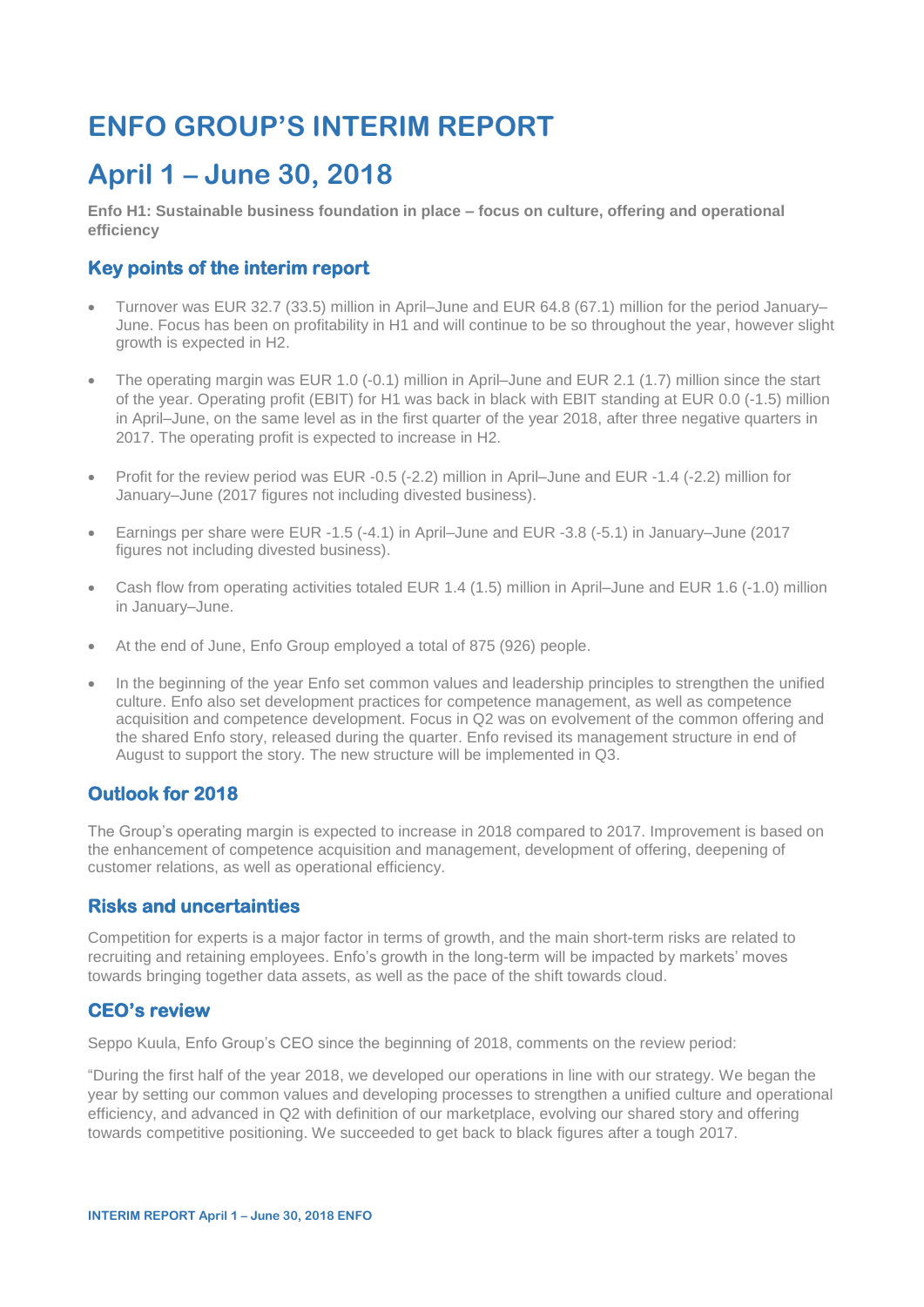In the digital age, champions are the companies capable of managing, refining, analyzing and using ecosystem data to their business advantage. This is the data convergence, where we want to be the trusted partner, providing our customers support with cross-data platforms, holistic information management, and applications. Mobile convergence began in the Nordics, and so does data convergence. Our strength lies in our cross-platform expertise from data centers to different clouds, and our capability to both build and run digital solutions from business-critical enterprise software systems to discreet digital services. We enable data-driven business transformation for a more intelligent Nordics by supporting our customers in mastering the complex scene of hybrid platforms and business applications including new digital services. Going forward, our focus will increasingly be on the cloud, enabling use of ecosystem data and advanced tools for business transformation.

In May, we launched our Cloud Care concept at the AWS summit in Stockholm. We are building cloud operations offering the same level of 24/7/365 customer support that we already have a proven track record of from our data center operations. Service centers and information management that supports different data platforms, including both cloud as well as on- and off-premises, are cornerstones of our business operations. Currently four out of five business applications are stored in data centers. We see that five years ahead, four out of five business applications will be in the cloud. Moreover, enterprise resource planning (ERP) systems connecting the applications will sooner or later be taken to the cloud. Only in the cloud can ecosystem data genuinely be brought together for business value.

With the future market thus being characterized by cross-platform activity, we decided to close down our data center in Karlskrona, instead providing Swedish customers with data center capacity from Kuopio in Finland. We made the decision not to provide classic full-stack IT outsourcing operations and co-location services in Sweden and gave a redundancy notice to Arbetsförmedlingen about 15 positions. After the negotiations seven persons were laid off due to redundancies.

We continued working on our the must-win battles towards 2020: a workplace to love; collaborative, integrated value creation; and to be the trusted partner. The recruiting team was strengthened to build modern in-bound recruiting. We set leadership principles for Enfo and arranged Leaders' forums for all supervisors in both Finland and Sweden. Since the start of the year, we have put efforts on employee communications to support a common culture in line with our values; collaboration, trust, continuous development and expertise. Operational efficiency, developing positively in Q1, dipped in April, but took the right direction towards the end of the period.

To support our story we decided to revise our management structure in August. The new management structure will be implemented in Q3. Our new business areas are: Data platforms, Information management, Applications, and Care. Data platforms, headed by Nina Annila, provides the cross-platforms backbone for the management of data: data center, hybrid and public cloud platforms. The transformation to cloud requires the revisioning of each transferred application, thus hybrid platforms are required for supporting the transition. Information management, headed by Sami Kähkönen, provides a holistic approach for managing and creating value from data in real-time intelligent ecosystems and handling exponentially increasing amounts of data to support new business opportunities and make existing operations more efficient. Applications, headed by Hans Sollerman, provides applications, digital services and integration with all leading technologies. The business area works with the conversion of applications to a cross-platform environment as well as co-creation together with the customers and even Anything as a Service (XaaS) when applicable. The data convergence is generating an enormous market for these services. Care, headed by Lars Aabol, is responsible for our service center operations with top-notch customer support 24/7/365 irrespective of platform. In addition, a Tiger team, headed by Erik Brügge, will work together with business areas as well as account management and sales to support data-driven digital solution creation, the cloud journey and co-creational business relations transformation.

In the second half of 2018 we will continue to focus on a sustainable business foundation and profitability, however targeting growth towards the end of the year, by developing our cross-platform offering as well as competence management, acquisition and development further."

#### **Turnover and result**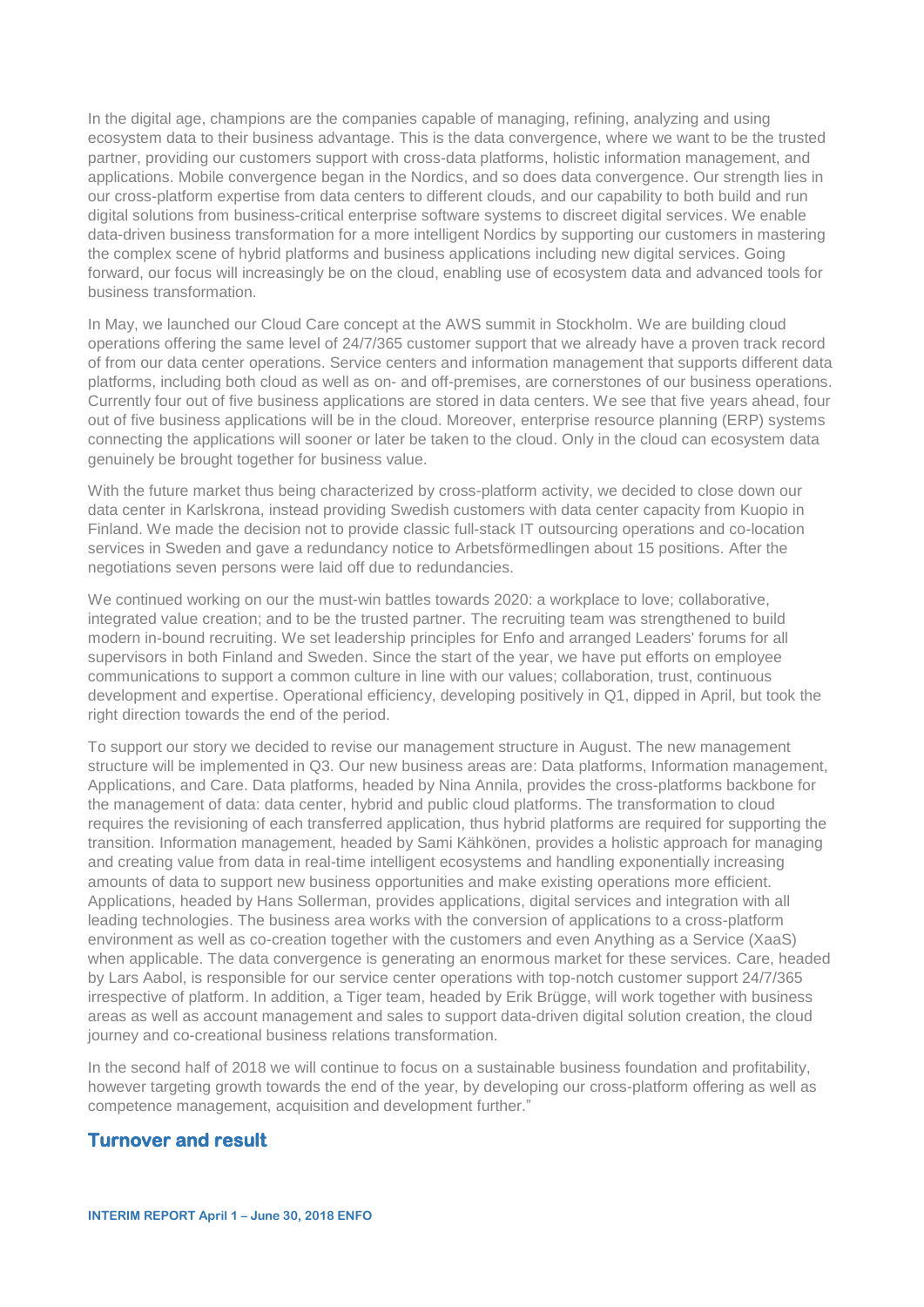In the period April–June, Enfo Group's turnover decreased by 2.5%, compared to the corresponding period last year, to EUR 32.7 (33.5) million. The turnover for the period January–June was EUR 64.8 (67.1) million. EUR 13.7 million of the turnover for April–June was accrued in Finland and EUR 18.9 million in Sweden.

The operating margin was EUR 1.0 (-0.1) million in April–June and EUR 2.1 (1.7) million in January–June. The operating profit for the period April–June was EUR 0.0 (-1.5) million, representing 0.0% (-4.4%) of turnover. The corresponding figure since the start of the year was EUR 0.0 (-1.0) million, representing 0.0% (-1.6%) of turnover.

Profit before taxes was EUR -0.5 (-2.2) million in April–June and EUR -1.3 (-2.1) million in January–June. The Group's net financing costs amounted to EUR 0.5 (0.7) million during Q2 and EUR 1.3 (1.1) million during H1. Profit for the review period for continuing operations was EUR -0.5 (-2.2) million in April–June and EUR -1.4 (-2.2) million in January–June. Earnings per share were EUR -1.5 (-4.1) in April–June and EUR - 3.8 (-5.1) in January–June for continuing operations.

#### **Financing and investments**

Enfo's net investments totaled EUR 0.9 (1.1) million in April–June and EUR 1.4 (1.0) million in January– June. The company's equity ratio was 45.0% (48.5%) at the end of the review period. Interest-bearing net liabilities at the end of June amounted to EUR 31.1 (30.4) million and net gearing was 63.2% (51.3%). The Group is in breach of one of the covenants of its financiers' agreement requiring the Group's interest-bearing net liabilities/operating margin to be less than 5, and thus the Group has classified the loans covered by the covenant as current liabilities in the Q2 interim report. In February 2018, the Group received approval from its financiers for the covenant breach for H1.

#### **Changes in the management team**

Lars Aabol took over the responsibility for the Service development function in April. Andreas Wickell was appointed EVP, Sales, and member of the management team from July. Nina Annila was appointed EVP, Data platforms, and member of the management team in August.

#### **Events since the review period**

Enfo revised its management structure in the end of August. Enfo's new business areas are: Data platforms, Information management, Applications, and Care. Members of Enfo's management team per end of August are Seppo Kuula (CEO), Lars Aabol (EVP, Care), Nina Annila (EVP, Data platforms), Erik Brügge (EVP, Tiger team), Antti Hemmilä (General Counsel), Christian Homén (CFO), Sami Kähkönen (EVP, Information management), Henrik Norell (SVP, People operations), Hans Sollerman (EVP, Applications), Lina Tjerneld (EVP, Marketing and communications), and Andreas Wickell (EVP, Sales).

Enfo has decided to initiate the process of ending the cooperation with an external partner regarding a program including common tools as well as and financial process outsourcing. Enfo will look into an alternative approach for common tools and financial processes.

#### **Personnel**

In April–June, Enfo Group employed an average of 877 (921) personnel, the corresponding figure for January–June being 885 (919). At the end of June, the Group employed a total of 875 (926) personnel. During the period April–June, Enfo employed an average of 317 (326) people in Finland and 559 (595) in Sweden.

#### **Shares**

On June 30, 2018, Enfo Oyj had a total of 679,251 shares, of which Enfo held 13,386 treasury shares. The company has one series of shares, which has been incorporated to the book-entry account system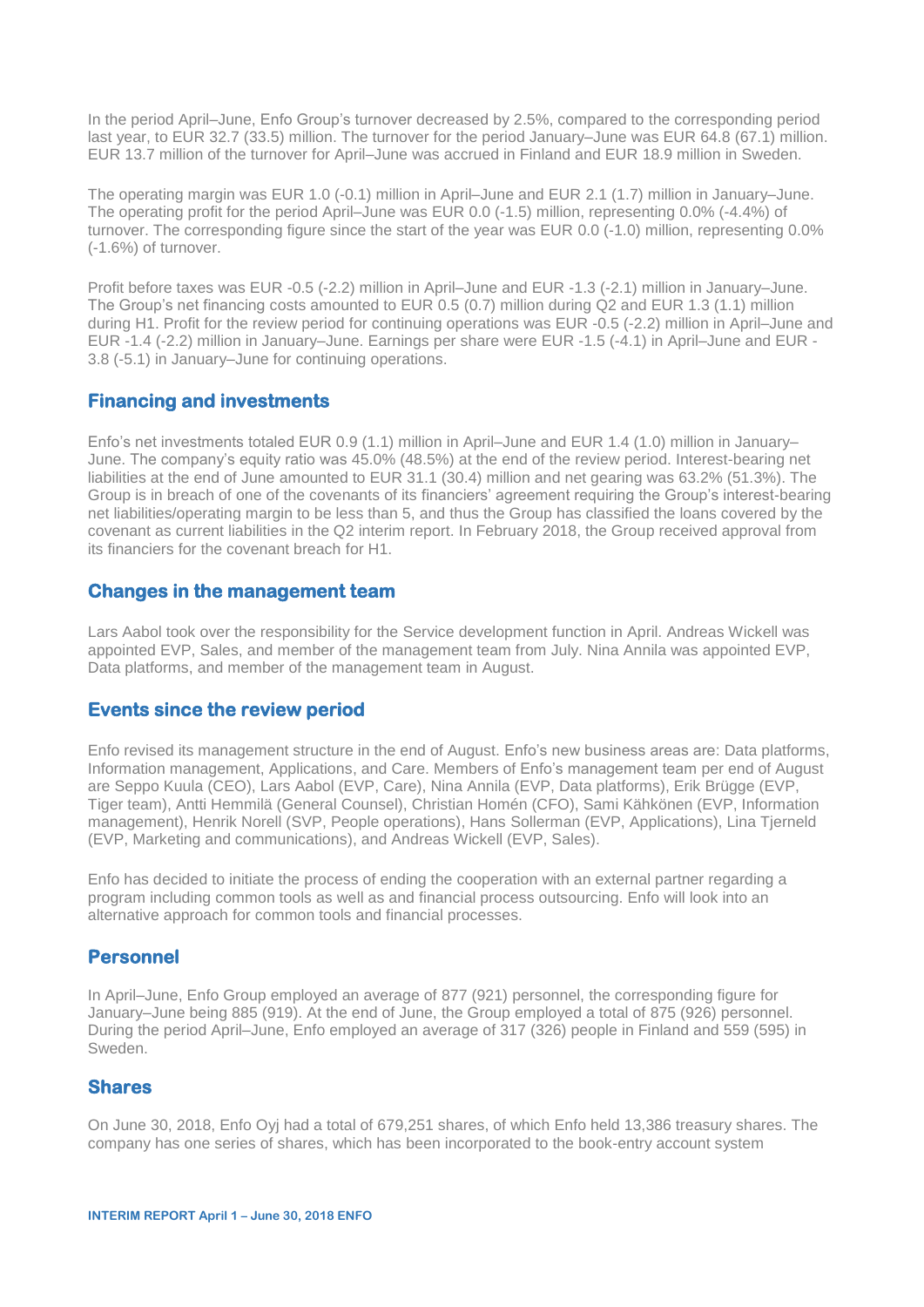maintained by Euroclear Finland Oy. The company's ten largest shareholders at the end of the period were: Osuuskunta KPY, Ilmarinen Mutual Pension Insurance Company, Rongo Cap Oy, the Gösta Serlachius Fine Arts Foundation, Seppo Kuula, Keskisuomalainen Oyj, Einari Vidgrén Oy, Lululemon Oy, Hannu Isotalo Oy and Kallax Oy. Osuuskunta KPY holds 83.56% of Enfo Oyj's shares.

### **Timetable for financial reporting in 2018**

The interim report for Q2 is published on August 23, 2018, and Q3 on October 26, 2018.

#### **Accounting principles**

This interim report has been prepared using the same measurement and accrual principles as in the annual financial statements, but this interim report has not been prepared according to the IAS 34 standard.

Turnover as well as materials and services are adjusted (decreased) by applying IFRS 15 standards. The effects introduced by IFRS 15 were applied retrospectively. The effect in Q2/2017 was EUR 0.3 million and for the full year 2017 EUR 1.2 million.

The figures in the tables have been rounded to the nearest million euros so they may not add up to precise totals. The figures presented in the tables are unaudited.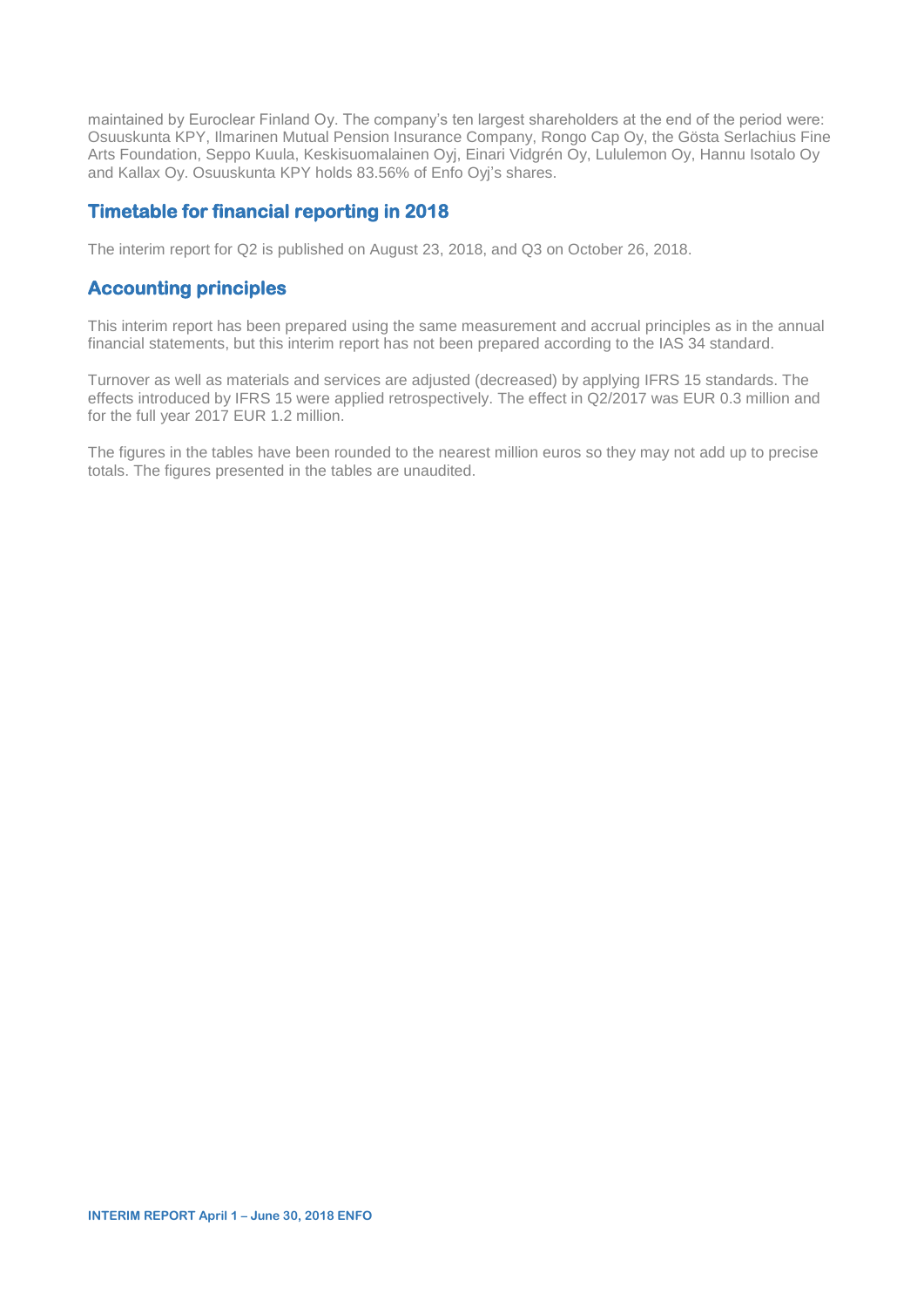### **Consolidated income statement**

| <b>Consolidated income statement</b>              |         |         |         |         |                                                                            |
|---------------------------------------------------|---------|---------|---------|---------|----------------------------------------------------------------------------|
| <b>EUR million</b>                                |         |         |         |         | 1.4-30.6.2018  1.4-30.6.2017  1.1-30.6.2018  1.1-30.6.2017  1.1-31.12.2017 |
| Turnover                                          | 32,7    | 33,5    | 64,8    | 67,1    | 131,7                                                                      |
| Other operating income                            | 0,1     | 0,1     | 0,2     | 0,1     | 0,0                                                                        |
| Materials and services                            | $-8,2$  | $-8,3$  | $-15,4$ | $-15,9$ | $-31,7$                                                                    |
| Employee benefit expenses                         | $-18,9$ | $-20,9$ | $-38,1$ | $-40,7$ | $-78,2$                                                                    |
| Depreciation, amortization and impairment         | $-1,0$  | $-1,4$  | $-2,1$  | $-2,7$  | $-9,1$                                                                     |
| Other operating expenses                          | $-4,6$  | $-4,5$  | $-9,5$  | $-9,0$  | $-17,9$                                                                    |
| Operating profit                                  | 0,0     | $-1,5$  | 0,0     | $-1,0$  | $-5,1$                                                                     |
| Financial income                                  | 0.7     | $-0,2$  | 1,1     | $-0,1$  | 1,2                                                                        |
| Financial expenses                                | $-1,2$  | $-0.5$  | $-2.4$  | $-0.9$  | $-2.1$                                                                     |
| Profit before taxes                               | $-0.5$  | $-2,2$  | $-1,3$  | $-2.1$  | $-6,1$                                                                     |
| Income taxes                                      | 0,0     | 0,0     | $-0,1$  | $-0,1$  | $-1,1$                                                                     |
| Profit for the period for continued operations    | $-0,5$  | $-2,2$  | $-1,4$  | $-2,2$  | $-7,2$                                                                     |
| Profit for the period for discontinued operations | 0,0     | $-1,0$  | 0,0     | 17,0    | 15,5                                                                       |
| Profit for the period                             | $-0.5$  | $-3,2$  | $-1,4$  | 14,8    | 8,4                                                                        |
| Attributable to                                   |         |         |         |         |                                                                            |
| Ow ners of the parent company                     | $-1,0$  | $-3,7$  | $-2,5$  | 13,6    | 6,6                                                                        |
| Non-controlling interests                         | 0,5     | 0,5     | 1,1     | 1,2     | 1,8                                                                        |
| Earnings per share, continuing operations EUR     | $-1,5$  | $-4,1$  | $-3,8$  | $-5,1$  | $-13,5$                                                                    |
| Earnings per share, EUR                           | $-1,5$  | $-5,5$  | $-3,8$  | 20,5    | 9,9                                                                        |

# **Consolidated comprehensive income statement including**

| <u>UUNSUNUALEU CUMPI ENENSIVE MUUMIE SLALEMENL MUULUUMIN</u><br>discontinued operations |        |      |                                            |  |  |  |  |  |
|-----------------------------------------------------------------------------------------|--------|------|--------------------------------------------|--|--|--|--|--|
| <b>EUR million</b>                                                                      |        |      | 1.1-30.6.2018 1.1-30.6.2017 1.1-31.12.2017 |  |  |  |  |  |
| Profit for the period                                                                   | $-1,4$ | 18,0 | 8,4                                        |  |  |  |  |  |
| Exchange rate differences caused by net investments in<br>foreign subsidiaries          | $-1,0$ | 0,1  | $-0.5$                                     |  |  |  |  |  |
| Other translation differences                                                           | 0.3    | 0.0  | $-0.1$                                     |  |  |  |  |  |
| Comprehensive income for the period                                                     | $-2,1$ | 18,1 | 7,8                                        |  |  |  |  |  |
| Attributable to                                                                         |        |      |                                            |  |  |  |  |  |
| Owners of the parent company                                                            | $-3.1$ | 17,4 | 6,1                                        |  |  |  |  |  |
| Non-controlling interests                                                               | 1,0    | 0,7  | 1,7                                        |  |  |  |  |  |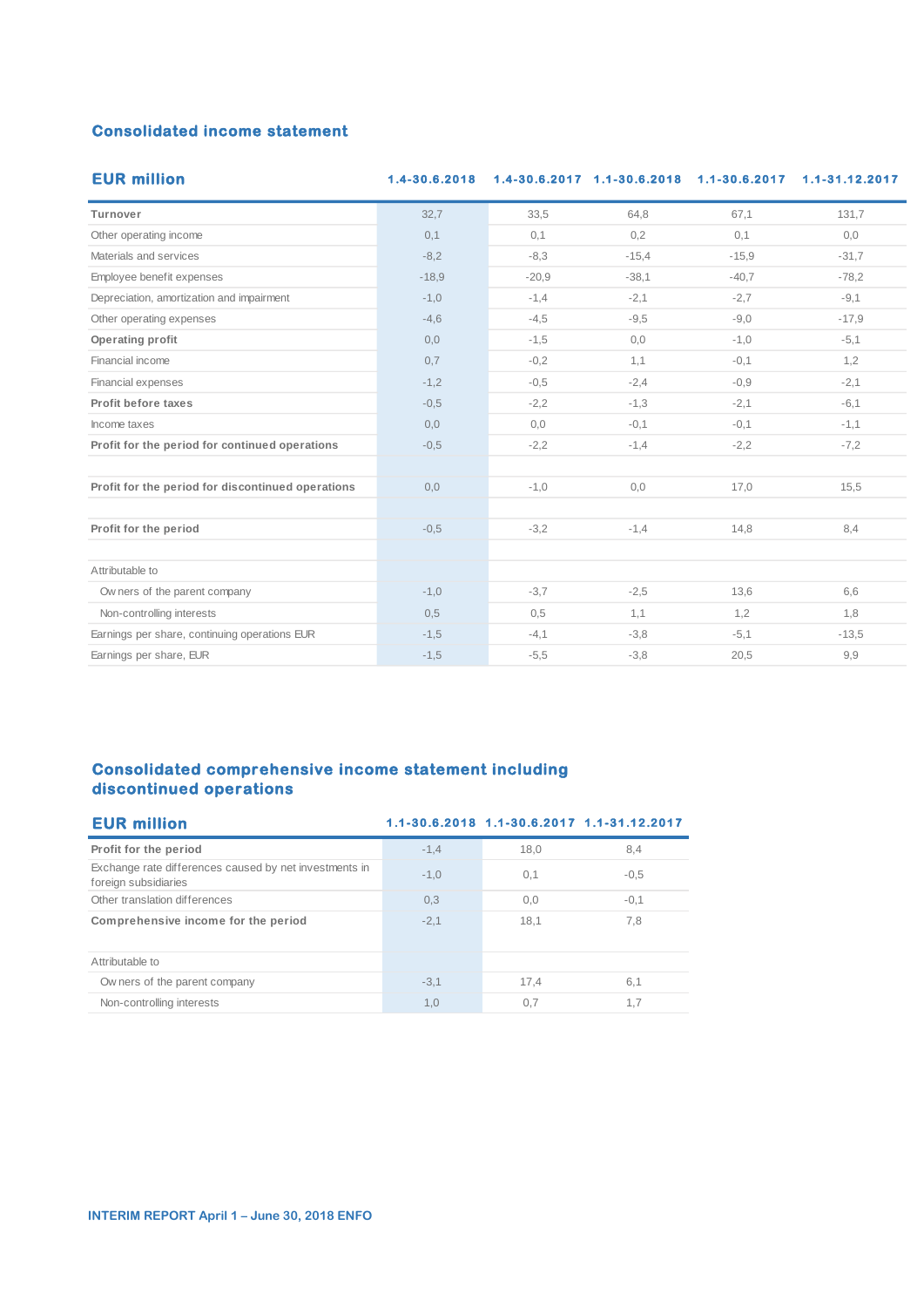| <b>Consolidated balance sheet</b>                            |           |           |            |
|--------------------------------------------------------------|-----------|-----------|------------|
| <b>EUR million</b>                                           | 30.6.2018 | 30.6.2017 | 31.12.2017 |
| <b>Assets</b>                                                |           |           |            |
| Non-current assets                                           |           |           |            |
| Tangible assets                                              | 3,0       | 4,0       | 3,5        |
| Goodwill                                                     | 66,7      | 75,5      | 69,5       |
| Other intangible assets                                      | 4,9       | 7,0       | 5,3        |
| Available-for-sale investments                               | 0,1       | 0,1       | 0,1        |
| <b>Receivables</b>                                           | 0,8       | 0,3       | 0,8        |
| Deferred tax assets                                          | 1,5       | 1,4       | 1,6        |
| Total non-current assets                                     | 77,0      | 88,3      | 80,8       |
| <b>Current assets</b>                                        |           |           |            |
| Inventories                                                  | 0,0       | 0,1       | 0,0        |
| Trade receivables                                            | 24,0      | 25,5      | 25,3       |
| Other receivables                                            | 3,5       | 3,2       | 3,2        |
| Tax assets based on the period's taxable income              | 3,1       | 4,2       | 1,7        |
| Available-for-sale investments                               | 0,0       | 0,0       | 0, 0       |
| Cash and cash equivalents                                    | 2,1       | 1,1       | 1,9        |
| <b>Total current assets</b>                                  | 32,6      | 34,1      | 32,1       |
|                                                              |           |           |            |
| <b>Total assets</b>                                          | 109,7     | 122,4     | 112,9      |
|                                                              |           |           |            |
| <b>Equity and liabilities</b>                                |           |           |            |
| Equity                                                       |           |           |            |
| Share capital                                                | 0,3       | 0,3       | 0,3        |
| Share premium account                                        | 0,0       | 13,3      | 0, 0       |
| Other reserves                                               | 25,6      | 12,9      | 25,4       |
| Retained earnings                                            | 22,3      | 31,5      | 25,1       |
| Total equity attributable to owners of the parent<br>company | 48,1      | 58,0      | 50,8       |
| Non-controlling interests                                    | 1,1       | 1,2       | 1,7        |
| <b>Total equity</b>                                          | 49,2      | 59,2      | 52,5       |
|                                                              |           |           |            |
| Non-current liabilities                                      |           |           |            |
| Interest-bearing liabilities                                 | 1,2       | 21,2      | 11,5       |
| Other liabilities                                            | 0,4       | 1,3       | 0,9        |
| Deferred tax liabilities                                     | 0,7       | 1,1       | 0,9        |
| Total non-current liabilities                                | 2,3       | 23,6      | 13,3       |
|                                                              |           |           |            |
| <b>Current liabilities</b>                                   |           |           |            |
| Interest-bearing liabilities                                 | 32,0      | 10,3      | 20,6       |
| Trade payables                                               | 5,8       | 5,5       | 6,0        |
| Other liabilities                                            | 20,4      | 23,8      | 20,5       |
| <b>Total current liabilities</b>                             | 58,2      | 39,6      | 47,1       |
| <b>Total liabilities</b>                                     | 60,5      | 63,2      | 60,4       |
| <b>Total equity and liabilities</b>                          | 109,7     | 122,4     | 112,9      |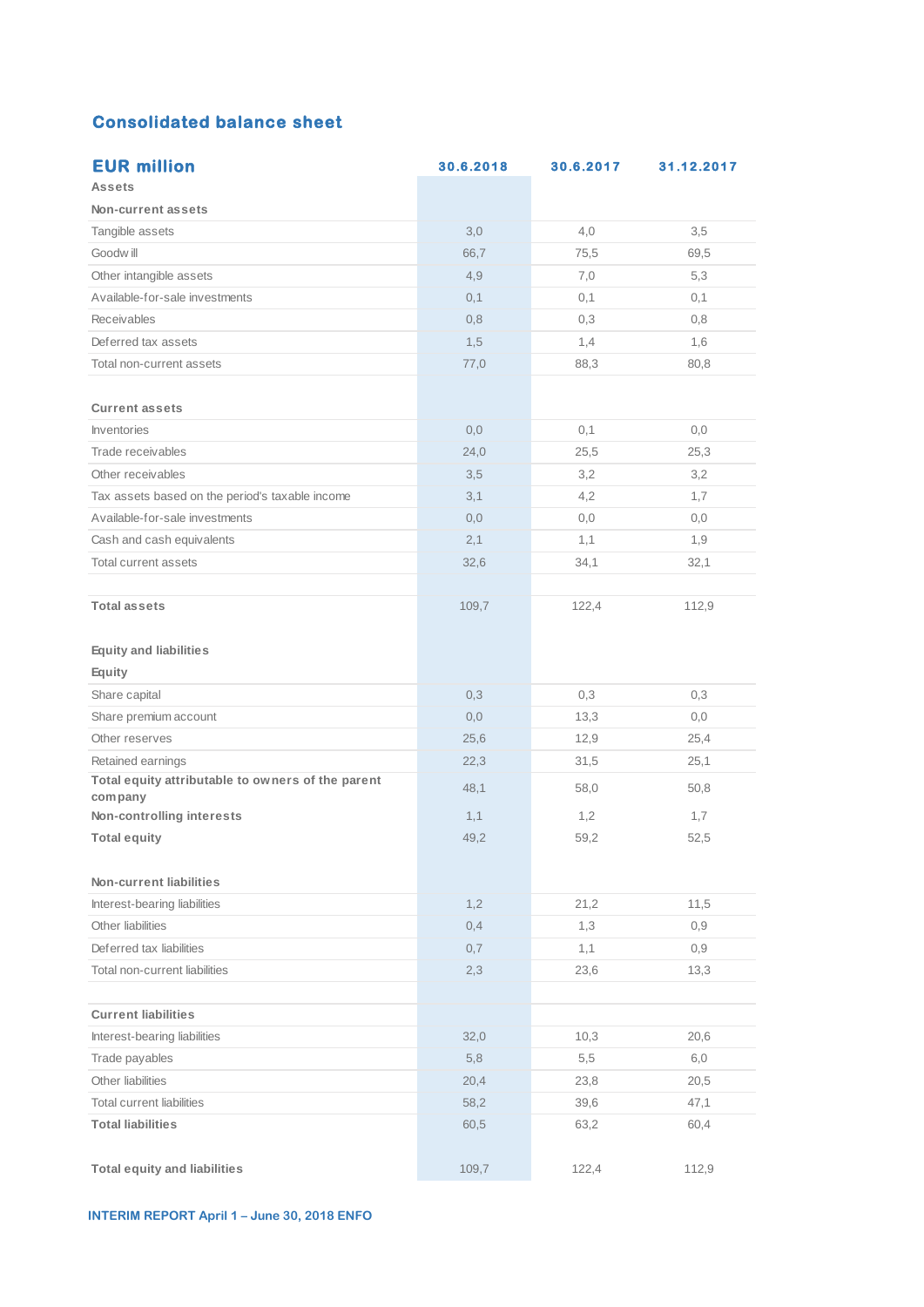#### **Condensed statement of cash flows including discontinued operations**

| <b>Condensed statement of cash flows including discontinued operations</b>           |               |               |                |  |  |  |  |  |
|--------------------------------------------------------------------------------------|---------------|---------------|----------------|--|--|--|--|--|
| <b>EUR million</b>                                                                   | 1.1-30.6.2018 | 1.1-30.6.2017 | 1.1-31.12.2017 |  |  |  |  |  |
| Cash flow from operations                                                            |               |               |                |  |  |  |  |  |
| Profit for the period                                                                | $-1,4$        | 14,8          | 8,4            |  |  |  |  |  |
| Adjustments to the profit for the period                                             | 3,5           | $-14,9$       | $-6,7$         |  |  |  |  |  |
| Change in w orking capital                                                           | 1,2           | 0,9           | 4,5            |  |  |  |  |  |
| Interest paid and received                                                           | $-0,6$        | $-0.5$        | $-0.8$         |  |  |  |  |  |
| Taxes paid                                                                           | $-1,1$        | $-1,4$        | $-1,5$         |  |  |  |  |  |
| Net cash flow from operations                                                        | 1,6           | $-1,0$        | 3,8            |  |  |  |  |  |
|                                                                                      |               |               |                |  |  |  |  |  |
| Cash flow from investments                                                           |               |               |                |  |  |  |  |  |
| Acquisition of subsidiaries less cash and cash equivalents on the<br>acquisition day | 0,0           | $-0,7$        | $-0.7$         |  |  |  |  |  |
| Investments in tangible and intangible fixed assets                                  | $-0,7$        | 0, 0          | $-0.8$         |  |  |  |  |  |
| Sales of tangible and intangible fixed assets                                        | 0,0           | 0,0           | 0,1            |  |  |  |  |  |
| Investments: Investments accounted for using the equity method                       | 0,0           | 0,0           | $-2,4$         |  |  |  |  |  |
| Sale of subsidiary less cash and cash equivalents on the sale date                   | 0,0           | 19,6          | 19,0           |  |  |  |  |  |
| Loans issued                                                                         | 0,0           | 0,0           | $-0,5$         |  |  |  |  |  |
| Net cash flow from investment activities                                             | $-0,7$        | 19,0          | 14,8           |  |  |  |  |  |
|                                                                                      |               |               |                |  |  |  |  |  |
| Cash flow from financing activities                                                  |               |               |                |  |  |  |  |  |
| Changes in loans                                                                     | 2,5           | $-11.6$       | $-9.9$         |  |  |  |  |  |
| Changes in equity                                                                    | $-1,7$        | $-10,2$       | $-10,3$        |  |  |  |  |  |
| Repayment of financial leasing liabilities                                           | $-1,1$        | $-1,5$        | $-2,7$         |  |  |  |  |  |
| Net cash flow from financing activities                                              | $-0.3$        | $-23,3$       | $-23,0$        |  |  |  |  |  |
|                                                                                      |               |               |                |  |  |  |  |  |
| Changes in cash and cash equivalents                                                 | 0,7           | $-5,3$        | $-4,4$         |  |  |  |  |  |
| Effect of exchange rate changes on cash and cash equivalents                         | $-0,5$        | $-0,1$        | $-0,2$         |  |  |  |  |  |
| Cash and cash equivalents at the beginning of the period                             | 1,9           | 5,0           | 5,0            |  |  |  |  |  |
| Cash of the discontinued operations at the beginning of the period                   | 0,0           | 1,5           | 1,5            |  |  |  |  |  |
| Cash and cash equivalents at the end of the period                                   | 2,1           | 1,1           | 1,9            |  |  |  |  |  |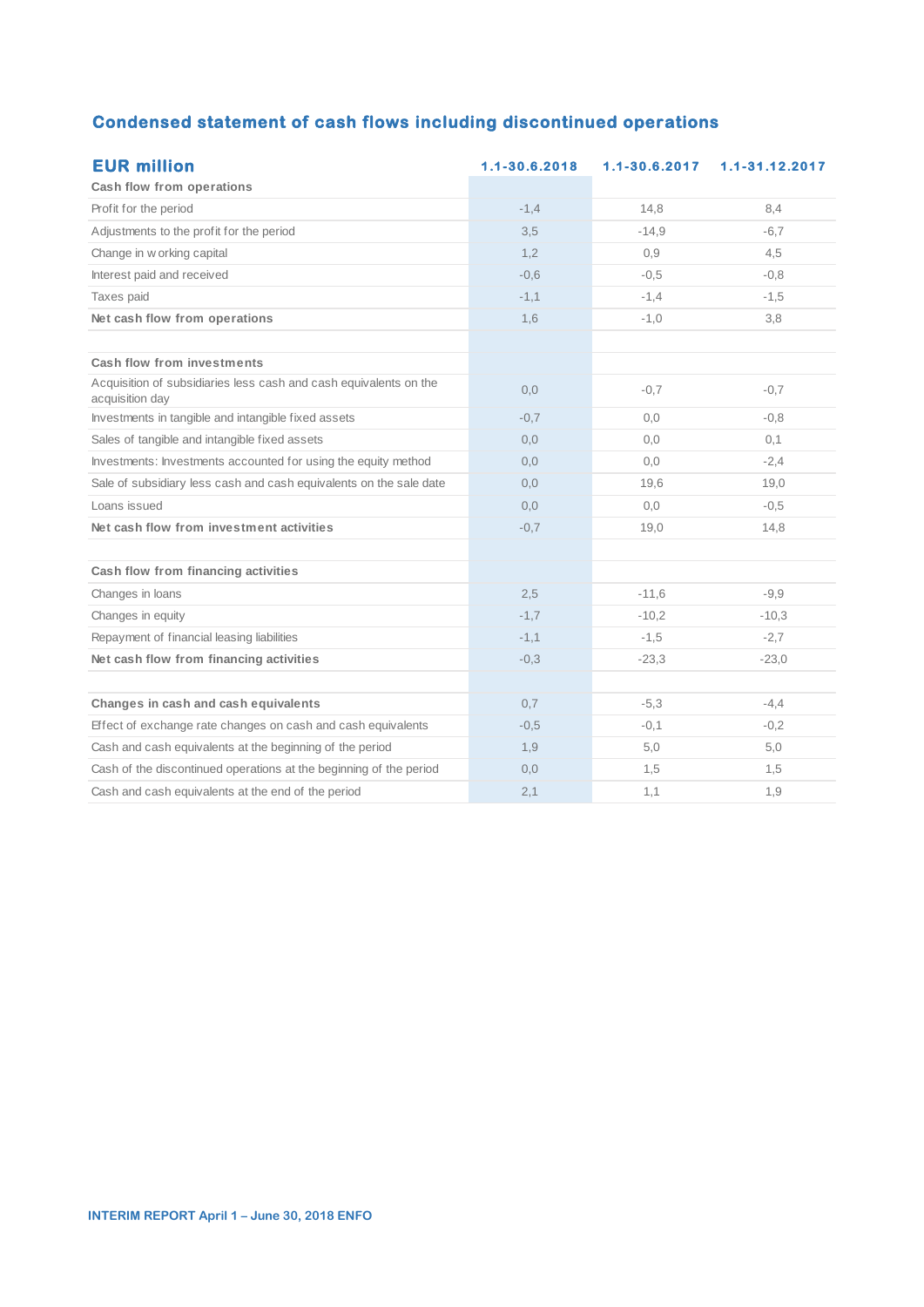#### **Changes in shareholders' equity**

| <b>EUR million</b>                                                                        | <b>Share capital</b> | Share premium<br>account | <b>Treasury shares</b> | Translation<br>differences | and other funds<br>Value change | earnings<br>Retained | Total  | Non-controlling<br><b>interests</b> | Total equity        |
|-------------------------------------------------------------------------------------------|----------------------|--------------------------|------------------------|----------------------------|---------------------------------|----------------------|--------|-------------------------------------|---------------------|
| Equity on 1 Jan 2017                                                                      | 0,3                  | 13,3                     | $-0,1$                 | 0,7                        | 8,0                             | 30,9                 | 53,0   | 1,9                                 | 54,9                |
| Profit/loss for the period                                                                |                      |                          |                        |                            |                                 | 13,6                 | 13,6   | 1,2                                 | 14,8                |
| Comprehensive income                                                                      |                      |                          |                        |                            |                                 |                      |        |                                     |                     |
| Other comprehensive<br>income items                                                       |                      |                          |                        |                            |                                 |                      |        |                                     |                     |
| Exhange rate differences caused by net investment in foreign subsidiaries                 |                      |                          |                        | $-0,2$                     |                                 |                      | $-0,2$ |                                     | $-0,2$              |
| Other translation differences                                                             |                      |                          |                        | $-0,1$                     |                                 | 0,1                  | 0,0    | 0,0                                 | 0,0                 |
| Other comprehensive income                                                                |                      |                          |                        | $-0,3$                     | 0,0                             | 0,1                  | $-0,2$ | 0,0                                 | $-0,2$              |
| items for the period after taxes                                                          |                      |                          |                        |                            |                                 |                      |        |                                     |                     |
| Comprehensive income for the period                                                       |                      |                          |                        | $-0,3$                     | $_{0,0}$                        | 13,8                 | 13,5   | 1,2                                 | 14,7                |
| Transactions with owners                                                                  |                      |                          |                        |                            |                                 |                      |        |                                     |                     |
| Distributed dividends                                                                     |                      |                          |                        |                            | $-7,9$                          | $-0,7$               | $-8,5$ | $-1,8$                              | $-10,4$             |
| Share issue                                                                               |                      |                          |                        |                            | 0,9                             |                      | 0,9    |                                     | 0,9                 |
| Purchase of treasury shares                                                               |                      |                          | $-0,1$                 |                            |                                 |                      | $-0,1$ |                                     | $-0,1$              |
| Redemption obligation                                                                     |                      |                          |                        |                            |                                 | $-0,8$               | $-0,8$ |                                     | $-0,8$              |
| Total transactions with owners                                                            | $_{0,0}$             | $_{0,0}$                 | $-0,1$                 | $_{0,0}$                   | $-7,0$                          | $-1,4$               | $-8,5$ | $-1,8$                              | $-10,4$             |
| Transfers betw een items                                                                  |                      |                          |                        |                            | 11,8                            | $-11,8$              |        |                                     |                     |
| Equity on 30 June 2017                                                                    | 0,3                  | 13,3                     | $-0,3$                 | 0,4                        | 12,7                            | 31,5                 | 58,0   | 1,2                                 | 59,2                |
|                                                                                           | <b>Share capital</b> | Share premium<br>account | <b>Treasury shares</b> | Translation<br>differences | and other funds<br>Value change | Retained<br>earnings | Total  | Non-controlling<br><b>interests</b> | <b>Total equity</b> |
| Equity on 1 Jan 2018                                                                      | 0,3                  | 0,0                      | $-0,4$                 | $-0,3$                     | 26,1                            | 25,2                 | 50,8   | 1,7                                 | 52,6                |
| Profit/loss for the period                                                                |                      |                          |                        |                            |                                 | $-2,5$               | $-2,5$ | 1,1                                 | $-1,4$              |
| Comprehensive income<br>Other comprehensive                                               |                      |                          |                        |                            |                                 |                      |        |                                     |                     |
| income items<br>Exhange rate differences caused by net investment in foreign subsidiaries |                      |                          |                        | $-1,0$                     |                                 |                      | $-1,0$ |                                     | $-1,0$              |
|                                                                                           |                      |                          |                        |                            |                                 |                      |        |                                     |                     |
| Other translation differences<br>Other comprehensive income                               |                      |                          |                        | $-0,9$                     |                                 | 1,3                  | 0,4    | $-0,1$                              | 0,3                 |
| items for the period after taxes                                                          |                      | 0, 0                     | 0,0                    | $-1,8$                     | 0,0                             | 1,3                  | $-0,6$ | $-0,1$                              | $-0,7$              |
| Comprehensive income for the period                                                       | 0,0                  | 0,0                      | 0,0                    | $-1,8$                     | 0,0                             | $-1,2$               | $-3,1$ | 1,0                                 |                     |
| Transactions with owners                                                                  |                      |                          |                        |                            |                                 |                      |        |                                     | $-2,1$              |
| Distributed dividends                                                                     |                      |                          |                        |                            |                                 |                      |        |                                     |                     |
|                                                                                           |                      |                          |                        |                            |                                 |                      |        | $-1,7$                              |                     |
| Share issue                                                                               |                      |                          |                        |                            | 0,7                             |                      | 0,7    |                                     | $-1,7$<br>0,7       |
| Purchase of treasury shares                                                               |                      |                          | $-0,7$                 |                            |                                 |                      | $-0,7$ |                                     | $-0,7$              |
| Redemption obligation                                                                     |                      |                          |                        |                            |                                 | 0,5                  | 0,5    |                                     | 0,5                 |
| Total transactions with owners                                                            | $_{0,0}$             | $_{0,0}$                 | $-0,7$                 | $_{0,0}$                   | 0,7                             | 0,5                  | 0,4    | $-1,7$                              | $-1,3$              |

|                                                                           | capital<br><b>Share</b> | premium<br>count<br>မ္ထ<br><b>Share</b> | shares<br>Treasury | <b>Translation</b><br>differences | funds<br>۰<br>ā<br>Su<br>and other<br>튱<br>Value | Retained<br>earnings | <b>Total</b> | Non-controlling<br><b>interests</b> | Total equity |
|---------------------------------------------------------------------------|-------------------------|-----------------------------------------|--------------------|-----------------------------------|--------------------------------------------------|----------------------|--------------|-------------------------------------|--------------|
| Equity on 1 Jan 2018                                                      | 0,3                     | 0,0                                     | $-0,4$             | $-0,3$                            | 26,1                                             | 25,2                 | 50,8         | 1,7                                 | 52,6         |
| Profit/loss for the period                                                |                         |                                         |                    |                                   |                                                  | $-2,5$               | $-2,5$       | 1,1                                 | $-1,4$       |
| Comprehensive income                                                      |                         |                                         |                    |                                   |                                                  |                      |              |                                     |              |
| Other comprehensive<br>income items                                       |                         |                                         |                    |                                   |                                                  |                      |              |                                     |              |
| Exhange rate differences caused by net investment in foreign subsidiaries |                         |                                         |                    | $-1,0$                            |                                                  |                      | $-1,0$       |                                     | $-1,0$       |
| Other translation differences                                             |                         |                                         |                    | $-0.9$                            |                                                  | 1.3                  | 0.4          | $-0.1$                              | 0,3          |
| Other comprehensive income                                                |                         | 0,0                                     | 0,0                | $-1,8$                            | 0,0                                              | 1,3                  | $-0,6$       | $-0.1$                              | $-0,7$       |
| items for the period after taxes                                          |                         |                                         |                    |                                   |                                                  |                      |              |                                     |              |
| Comprehensive income for the period                                       | 0.0                     | 0.0                                     | 0,0                | $-1,8$                            | 0,0                                              | $-1,2$               | $-3,1$       | 1,0                                 | $-2,1$       |
| Transactions with owners                                                  |                         |                                         |                    |                                   |                                                  |                      |              |                                     |              |
| Distributed dividends                                                     |                         |                                         |                    |                                   |                                                  |                      |              | $-1,7$                              | $-1,7$       |
| Share issue                                                               |                         |                                         |                    |                                   | 0,7                                              |                      | 0,7          |                                     | 0,7          |
| Purchase of treasury shares                                               |                         |                                         | $-0,7$             |                                   |                                                  |                      | $-0.7$       |                                     | $-0,7$       |
| Redemption obligation                                                     |                         |                                         |                    |                                   |                                                  | 0,5                  | 0,5          |                                     | 0,5          |
| Total transactions with owners                                            | 0,0                     | 0,0                                     | $-0,7$             | 0,0                               | 0,7                                              | 0,5                  | 0,4          | $-1,7$                              | $-1,3$       |
| Equity on 30 June 2018                                                    | 0,3                     | 0,0                                     | $-1,1$             | $-2,1$                            | 26,8                                             | 24,4                 | 48,2         | 1,1                                 | 49,2         |
|                                                                           |                         |                                         |                    |                                   |                                                  |                      |              |                                     |              |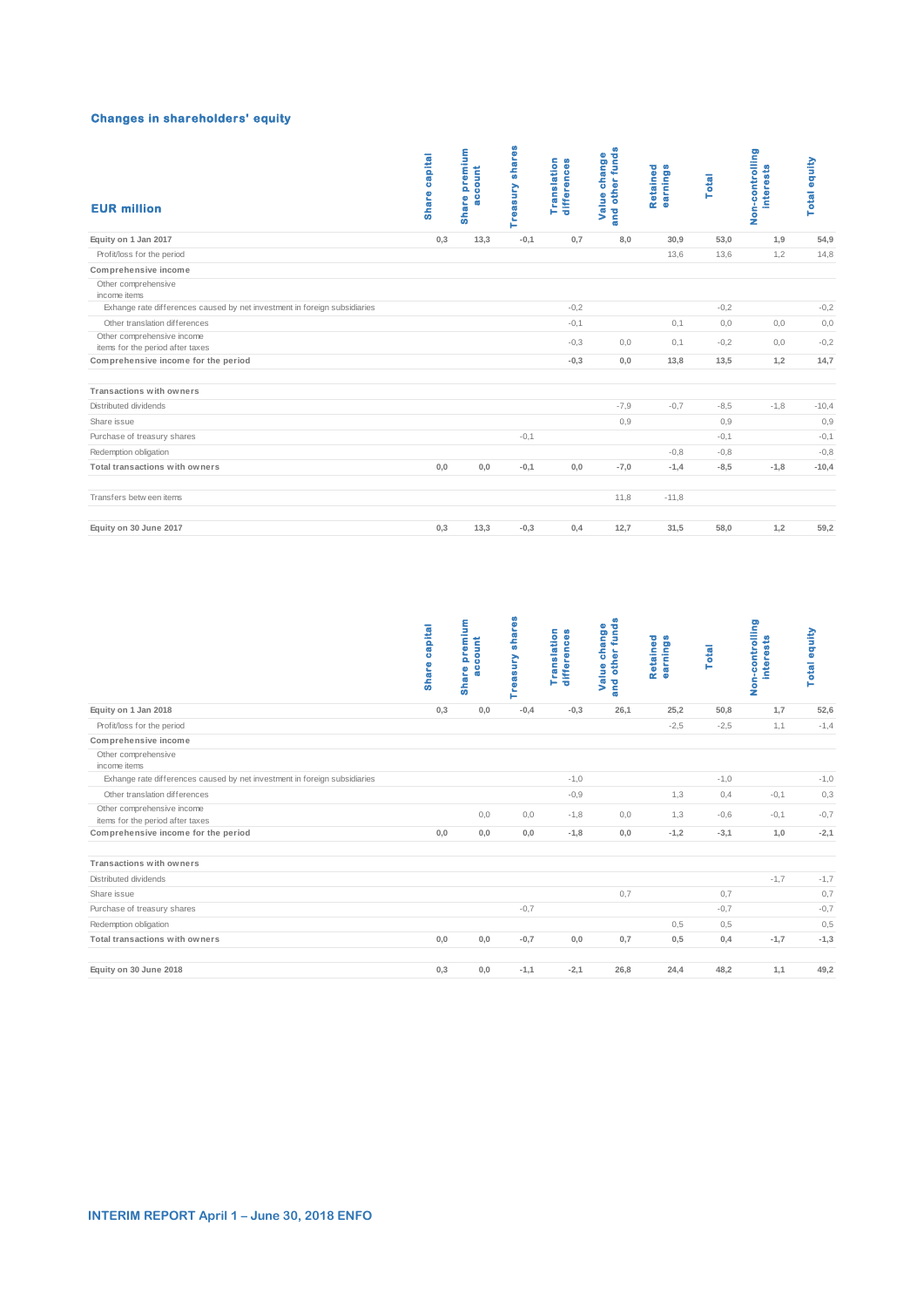| <b>Key figures, continued operations</b>          | 1.1-30.6.2018 | $1.1 - 30.6.2017$ | 1.1-31.12.2017 |
|---------------------------------------------------|---------------|-------------------|----------------|
| Turnover, EUR million                             | 64,8          | 67.1              | 132,9          |
| Operating profit, EUR million                     | 0,0           | $-1,0$            | $-5,1$         |
| % of turnover                                     | 0,0           | $-1,6$            | $-3,8$         |
| Profit before taxes, EUR million                  | $-1,3$        | $-2,1$            | $-6,1$         |
| % of turnover                                     | $-2,0$        | $-3,2$            | $-4.6$         |
| Profit for the period, EUR million                | $-1,4$        | 14,8              | $-7,2$         |
| % of turnover                                     | $-2,2$        | 22.1              | $-5,4$         |
| Earnings per share, continuing operations, EUR    | $-3,8$        | $-5,1$            | $-13.5$        |
| Earnings per share, discontinuing operations, EUR | 0,0           | 25,5              | 23,4           |
| Earnings per share, EUR                           | $-3,8$        | 20,5              | 9,9            |
| Return on investment, %                           | 2,7           | $-3,4$            | $-4,2$         |
| Return on equity, %                               | $-4,6$        | $-7,3$            | $-9,2$         |
| Equity ratio, %                                   | 45,0          | 48,5              | 46,6           |
| Net gearing, %                                    | 63,2          | 51,3              | 57,4           |
| Interest-bearing net debt, EUR million            | 31,1          | 30,4              | 30,1           |
| Equity per share, EUR                             | 72,3          | 86.9              | 76.2           |
| Average number of employees                       | 885           | 919               | 911            |
| Number of shares                                  | 679 251       | 670 349           | 670 349        |

| <b>Profit from discontinued operations</b> |     |        |                                            |  |  |  |  |  |
|--------------------------------------------|-----|--------|--------------------------------------------|--|--|--|--|--|
| <b>EUR million</b>                         |     |        | 1.1-30.6.2018 1.1-30.6.2017 1.1-31.12.2017 |  |  |  |  |  |
| Turnover                                   | 0,0 | 5,3    | 6,6                                        |  |  |  |  |  |
| <b>Expenses</b>                            | 0,0 | $-6,8$ | $-8,8$                                     |  |  |  |  |  |
| Profit before tax                          | 0,0 | $-1,5$ | $-2,2$                                     |  |  |  |  |  |
| Taxes                                      | 0,0 | 0,0    | 0,0                                        |  |  |  |  |  |
| Profit after taxes                         | 0,0 | $-1,5$ | $-2,3$                                     |  |  |  |  |  |
| Capital gain from subsidiaries after taxes | 0,0 | 18,5   | 17,8                                       |  |  |  |  |  |
| Profit from discontinued operations        | 0,0 | 17.0   | 15,5                                       |  |  |  |  |  |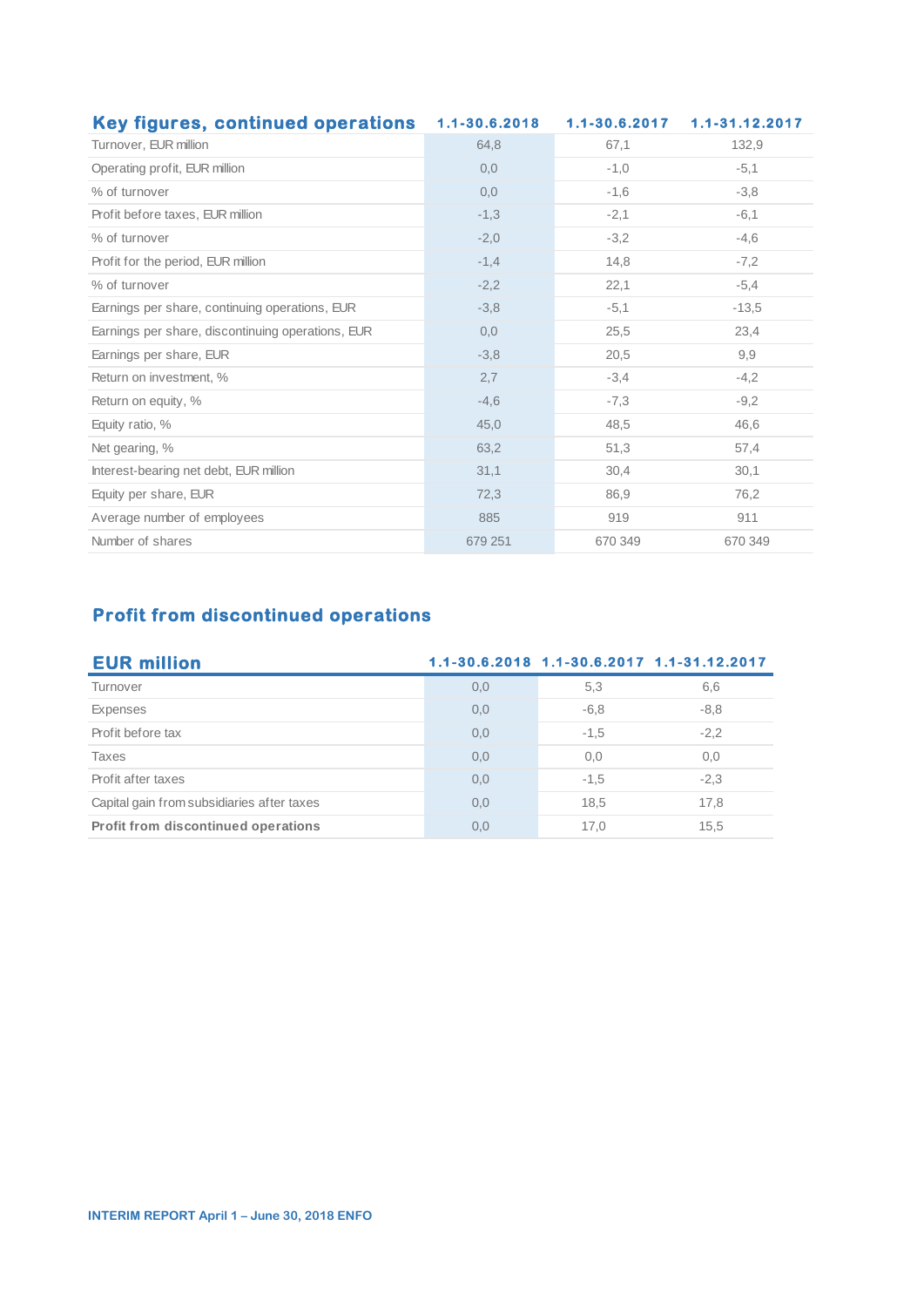| <b>Changes in tangible fixed assets</b>           |               |                   |                    |  |  |  |  |  |  |
|---------------------------------------------------|---------------|-------------------|--------------------|--|--|--|--|--|--|
| <b>EUR million</b>                                | 1.1-30.6.2018 | $1.1 - 30.6.2017$ | $1.1 - 31.12.2017$ |  |  |  |  |  |  |
| Carrying amount at the<br>beginning of the period | 3,5           | 4,4               | 4,4                |  |  |  |  |  |  |
| <b>Increases</b>                                  | 0,7           | 0,7               | 1,7                |  |  |  |  |  |  |
| Decreases                                         | $-0,1$        | 0,1               | $-0.3$             |  |  |  |  |  |  |
| Depreciation and amortisation                     | $-1.1$        | $-1.2$            | $-2,3$             |  |  |  |  |  |  |
| Carrying amount at the end of the period          | 3,0           | 4,0               | 3,5                |  |  |  |  |  |  |

| <b>Commitments and contingencies</b> |           |           |            |  |  |  |  |  |
|--------------------------------------|-----------|-----------|------------|--|--|--|--|--|
| <b>EUR million</b>                   | 30.6.2018 | 30.6.2017 | 31.12.2017 |  |  |  |  |  |
| Leasing liabilities                  | 4,7       | 4,0       | 4,1        |  |  |  |  |  |
| Other rental liabilities             | 6,9       | 8,7       | 9,3        |  |  |  |  |  |
| Other contract liabilities           | 0,2       | 0,3       | 0,3        |  |  |  |  |  |
| Bank guarantees                      | 0,3       | 0,3       | 0,3        |  |  |  |  |  |
| Total other liabilities              | 12,1      | 13,3      | 14,0       |  |  |  |  |  |